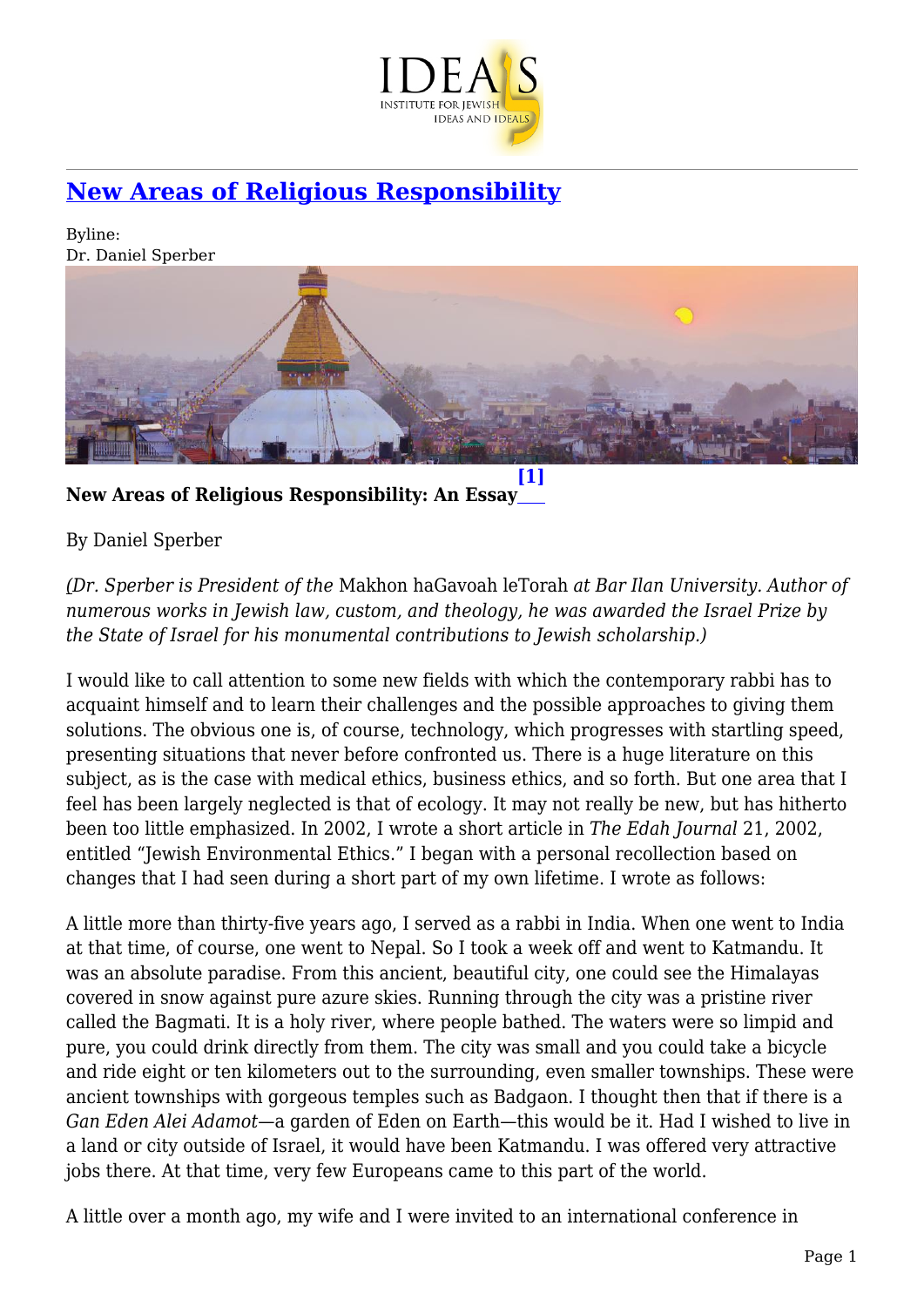

Katmandu on conservation. It was planned by two organizations, the World Wildlife Fund, which is a massive well-known global organization, and the Alliance of Religions for Conservation (ARC), which consisted of representatives of twelve major religions, each trying to demonstrate that his respective religion had a clear interest in conservation and ecology. It was not the sort of conference in which participants tried to persuade one another of the higher ethical principles inherent in their respective religions. Instead, we were united in our goal of dealing with the challenges and dangers to the planet that we all inhabit.

The Earth is, at least so far, the only home we have. I am reminded of the *midrash* about a ship in which many people were sailing. When one of the passengers started to drill a hole underneath his seat, the others began to protest: "What are you doing? You are making a hole in the bottom of the ship." He replied, "Well, it's only under my seat." And so when I came to Katmandu, I came back to a completely different place. You couldn't see the sky. It was overcast, darkened by dirty, smelly clouds. The Bagmati was a cesspool and very much smaller that I had known it to be previously. It had shrunk to a size smaller than the Jordan, and it reeked. When you walked through the streets, you could smell the kerosene being used for cheap fuels in cars. My wife bought a *pashmina*—which is apparently what one has to get when one goes to this part of the world—and it smelled of paraffin. It had to be rinsed out. You couldn't see the mountains at all. You didn't realize that you were in the valley of Katmandu, surrounded by the highest and the most beautiful mountains in the world. You had to go out of the valley and climb another thousand meters or so in order to be able to see the actual mountains.

The city is now a huge, sprawling metropolis of over two and one-half million souls. Over a quarter of the population of Nepal is now concentrated in this urban sprawl. Those little townships ten miles away that I used to visit on a bicycle are all a part of the same city. They are linked up with no boundaries to demarcate borders. The roads are rutted. People walk around with cloth masks around their faces. If there was an ideal venue for an international conference to discuss conservation and ecology, this was it. Katmandu is now an example of how you can ruin the house in which you live, the garden you are meant to be enjoying.

I returned to this issue in a short article published in Bar-Ilan University's *BIU Today*, June 2008, pp. 8–9, entitled "The Jewish Mandate to Preserve and Conserve." And finally in the journal *Milin Havivin: Beloved Words*, 5, 2010–2011, I revisited this subject in an essay entitled "*Baal Tash'hit*: Waste Not Want Not," pp. 85–92, which I wish here to reprint as an introduction to the field. I would like to reintroduce some of its possible halakhic implications.

#### \*\*\*\*\*\*\*\*\*\*\*\*\*\*\*\*\*

The biblical prohibition against wanton destruction is mentioned in two verses in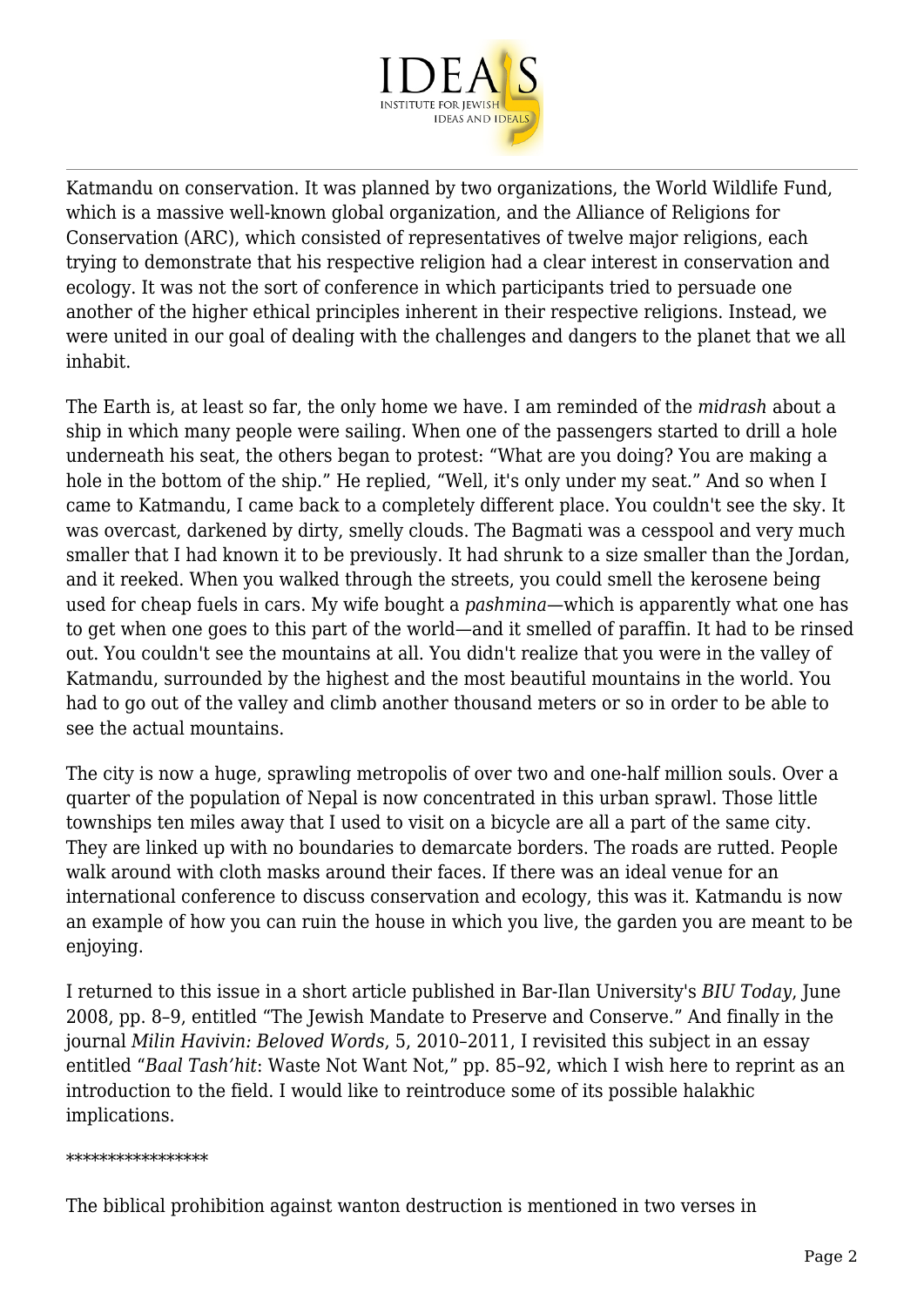

*Deuteronomy* (20:19–20):

When thou shalt besiege a city a long time, in making war against it to take it, thou shalt not destroy the trees thereof by forcing an ax against them; for thou mayest eat of them, and thou shalt not cut them down, for the tree of the field is a man ('s) life to employ them in a siege.

Only the trees which thou knowest that they be not trees for food destroy and cut them down: and thou shalt build bulwarks against the city that maketh war with thee until it be subdued.

While this biblical prohibition of *ba'al tash'hit*—"not to destroy," is quite limited, for it refers explicitly only to trees the fruits of which are edible but not to fruitless ones, and this within the framework of siege warfare. It makes no mention of scorched-earth policies, blocking off water sources, and wanton destruction in general. However, the rabbis broadened the

application of this prohibition. Thus, in the *Sifre* to Deuteronomy, *ibid*., sect. 203 [\[2\]](#page--1-0) we read:

"Thou shalt not destroy the trees thereof by forcing an ax against them" (Deut., *ibid*.)—Are we speaking merely of "an ax," or perhaps also [that one may not] draw away [from them their] water channel? Therefore we learn, "thou shalt not destroy the trees

thereof—[meaning] in any way. [\[3\]](#page--1-0)

Maimonides (in *Hilkhot Melakhim* 6:8) explains that they wish to cut off the water supply in order to dry up the trees, and his explanation is borne out by the reading in the *Sifre* Ms.

London ad loc., "in order to dry up its trees." [\[4\]](#page--1-0)

However, this expansion still remains within the context of siege activities. The rabbis further broadened its application to apply to all sorts of situations, not merely during a

military siege. Thus, Maimonides (*ibid*.)\_\_ applies this not just to whole trees but to fruit in [\[5\]](#page--1-0) general, and not only to trees and fruit but to all manner of food, utensils, clothes, etc. (*ibid*. [\[6\]](#page--1-0)

10). And, indeed, this is surely the thrust of the biblical commandment. For if in times of war, and during an extended siege—"When thou shalt besiege a city a long time"—when the cutting down of trees serves a clear military purpose, such activity is forbidden, how much more so when there is less urgent a need, or no real need at all. Furthermore, even the barren trees may be cut down in order to serve as siege-engines to subdue the enemy, and presumably reduce potential loss of life on the part of the besieging army—from which we may logically and persuasively infer that the wanton destruction of barren trees, serving no real purpose, would also be forbidden. A further extension of the extended application of this principle is to be found in *Sefer haHinukh* (sect. 529). The author writes as follows:

… So too [there comes] under [the category of] this [prohibition] not to cause any sort of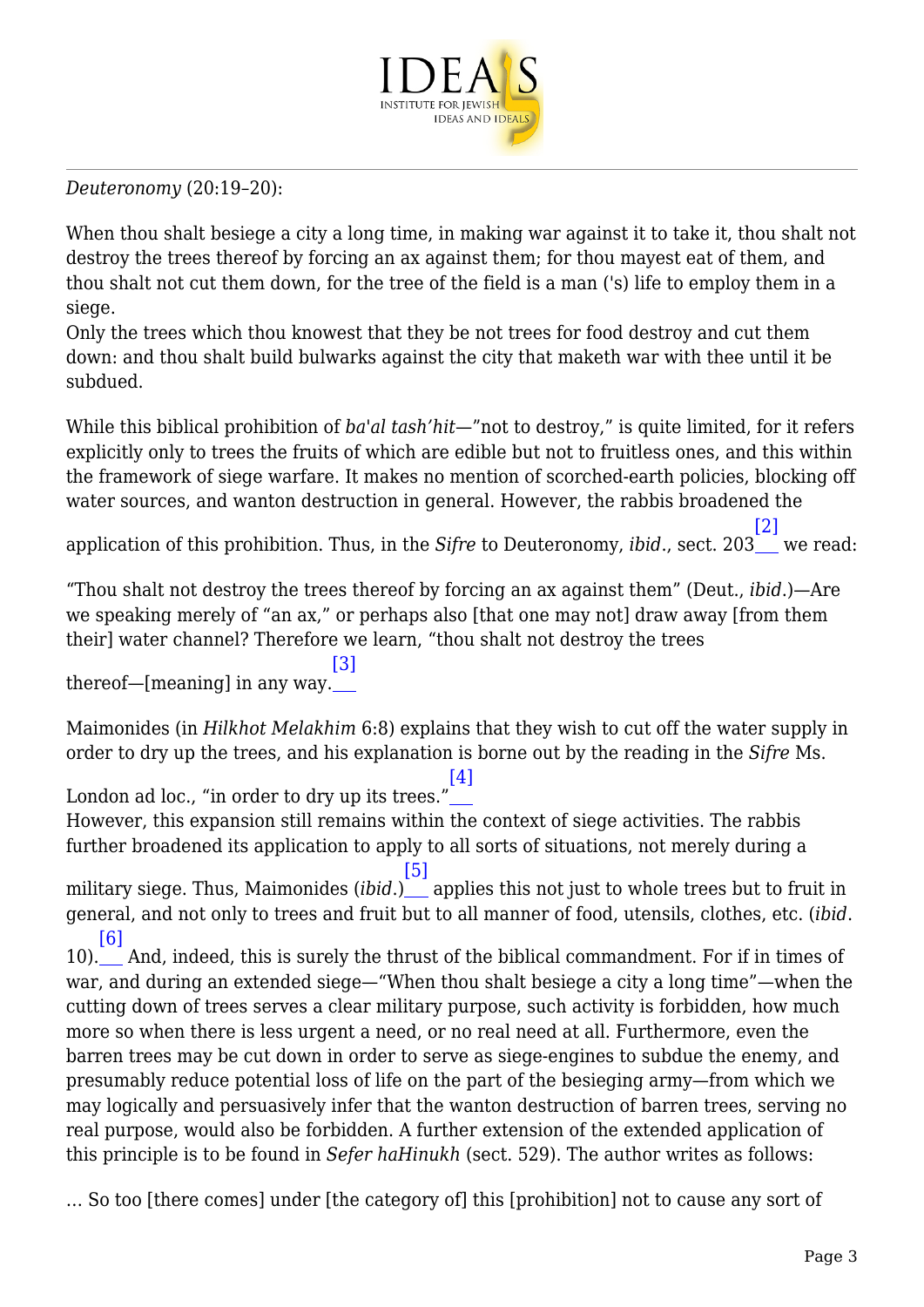

damage, such as burning or tearing a garment or breaking a utensil, and any similar kind of destructive activity…. And this was the way of the righteous and the men of [good] deeds… who would not even destroy a single mustard seed, and who would feel grief over any kind of waste and destruction they saw, and if they were able to save anything from destruction, they would do so with all the strength…..

R. Eliezer of Metz, writing in twelfth-century Germany, in his *Sefer Yeraim* (ed. A. A. Schiff, Vilna, 1892–1902, p. 402, sect. 382 ad fin.) goes so far as to say,

And a person should take heed of this prohibition. For we have found that a great man was punished for this transgression, as it is written, "[Now King David was old and stricken in years;] and they covered him with clothes, but he got no heat" (I Kings 1:1), and [concerning this] the rabbis said: For he shamed garments, when he tore Saul's cloak, therefore he had no benefit from them (B. *Berakhot* 62b). And he who destroys, transgresses two prohibitions, "thou shalt not destroy"—*lo tash'hit*, and "thou shalt not cut down—*lo tikhrot*

### (Deut., *ibid*.). [\[7\]](#page--1-0)

There is indeed ample talmudic evidence that the principle of *lo tash'hit* was applied to all manner of destruction. Thus, in B*. Kiddushin* 21a we read that Rav Huna tore his clothing in front of his son, and the Gemara asks: Surely he transgressed *ba'al tash'hit*! And in *Shabbat* 129a, Rava is said to have broken a bench in order to use it for firewood with which to warm himself, and Abbaye reacted in surprise that surely this constitutes a transgression of *ba'al* [\[8\]](#page--1-0)

### *tash'hit.*

Thus wanton destruction, or, to use a different formulation, the wasteful use of natural resources, is clearly eschewed by biblical law, expounded and expanded by rabbinic law. This, however, should be understood within a broader ideological context. For the reason given for not destroying the fruit trees, even for the purpose of optimizing military objectives, is because "thou mayest eat of them," meaning they constitute a vital resource for the continuity of life. Even during periods of war, one must take into account the basic injunction to preserve the world's resources and its environment for future generations. Indeed, Adam, the prototypical human being, on entering the Garden of Eden, was enjoined "*leOvdah u-leShomrah*" (Genesis 2:15), "to tend it and to preserve it." The Hebrew word "*leShomrah*" bears two meanings: to look after it and to preserve it. These two meanings, which might seem to be almost identical, in actual fact reflect two different though related notions, both of which are alluded to by the use of this biblical term. *LeShomrah*, looking after something, indicates that the thing does not belong to you, that you are its *shomer*, its steward. Adam, is being told, as it were, that "the world and all that is in it belongs to God" (Psalms 24:21), but that "*haAretz natan li-vnei adam*" (Psalms 115:16), that the earth has been given over to human beings to be tended and guarded over. *LeShomrah* also has the semantic meaning "to preserve" something for its continued use in the future. So we are mandated to preserve the world's natural resources, which are not really ours to waste, for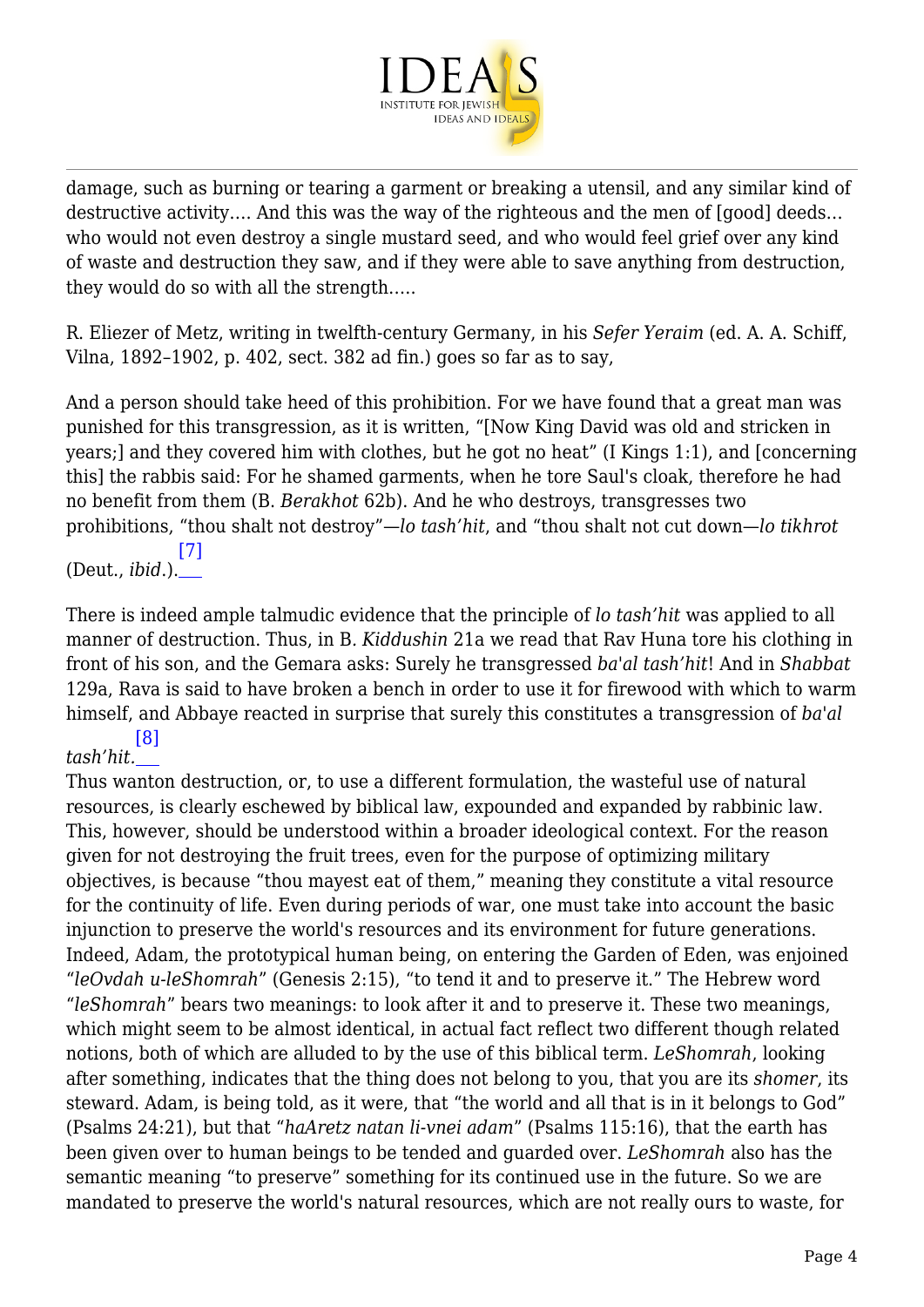

### [\[9\]](#page--1-0)

the continuing benefit of future generations. The Rabbis went even further to warn against overindulgent wastage. Thus, R. Hisda (Babylonia, third century CE) says: Whosoever can eat bread made from barley, and eats bread made from wheat\_\_\_\_ transgresses the prohibition of *ba'al tash'hit.* And Rav Pappa [\[10\]](#page--1-0) (two generations later) added: Whosoever can drink beer and drinks wine, transgresses the prohibition of *ba'al tash'hit* (B*. Shabbat* 140b). It is true that the Talmud indicates that  $[11]$ 

these opinions are not accepted, for one should not eat inferior food, but rather care more for one's health than one's purse. However, from the above we can deduce that when the foods are equally healthy, we should prefer the cheaper brand. Indeed the rabbis regarded

waste of monetary resources as something that the Bible strongly advises to be avoided, [\[12\]](#page--1-0) and they waged a constant battle against the overindulgent use of luxuries, for "the Torah expressed concern for the financial resources of the individual—"*HaTorah hasah al memonam shel Yisrael*" (B. *Yoma* 39a, based on Leviticus 14:36). Hence, Jewish law enjoins us not to make demands that go beyond the means of the individual. And this, too, as we have seen above, comes under the category of *ba'al tash'hit*, as does excessive and wasteful use of any resources. And on the basis of such a principle Jewish communities throughout the ages instituted bylaws limiting overspending, such as wearing extravagant clothing and jewelry. We find detailed rules of this nature enacted by the heads of Italian Jewish communities at Forli in 1408, and followed by rulings in Spanish Castile in 1432, etc. And already in the period of the Tosafists in the thirteenth century, we learn how the rabbis of the Rhineland limited the extent of feasts and banquets. Limits were placed on the number of invitees to wedding and other celebrations, as well as the fare offered them at such banquets, and these local communal enactments are to be found throughout Europe right up

until the Second World War. [\[13\]](#page--1-0) Such measures were taken to protect the poorer classes from societal pressures as well as to preserve the precious resources of the communities. We see, then, the extent to which this concept has been expanded in its practical applications. And indeed, the great nineteenth-century scholar, Rabbi Samson Rafael Hirsch, saw *ba'al tash'hit* as "the most wide-ranging warning to man not to abuse the position he has been given in the world for moody, passionate, or mindless destruction of things on Earth" (commentary on Deuteronomy 20:20).

The preservation of our natural resources is a concept that permeates biblical and rabbinic thought. Let us consider one simple example, *shemitah*, the sabbatical year, as it has much to teach us. On a strictly agricultural level, one may not exploit the earth without pause. The soil cannot generate crops year after year without losing its nutrients. You have to let the earth, the soil, rest—"*az tirtzeh haAretz et shabtotehah,*" "then shall the land be paid her Sabbaths" (Leviticus, 26:34). We know that in the medieval era, the feudal system divided parcels of land into three fields, one of which was left fallow at any given time. This made for a double *shemitah*, as it were. Similarly it appears that in the Land of Israel in talmudic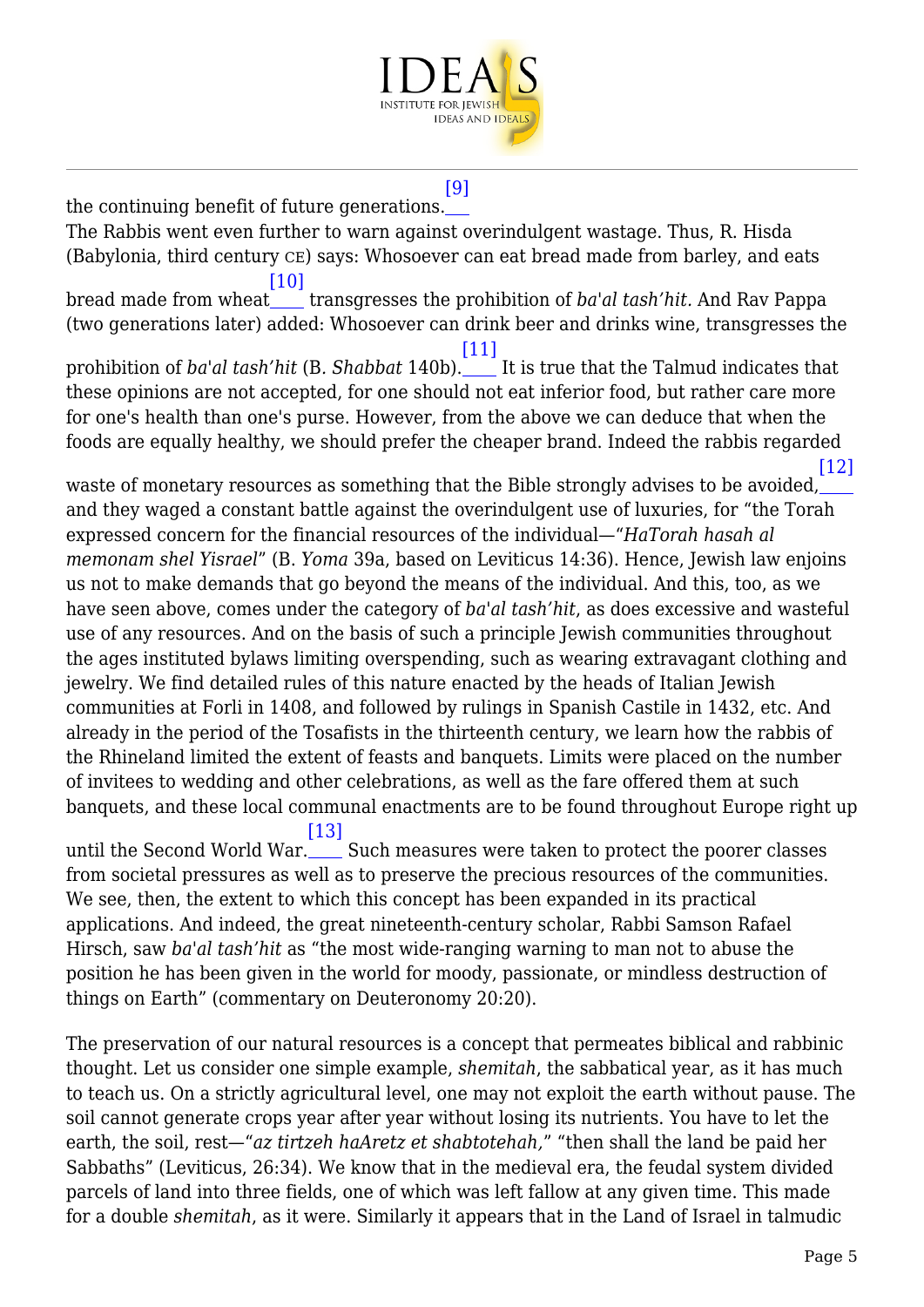

times the fields were left fallow once every two or three years, and not merely in the seventh. The earth has to gather its strength, as it were, to recharge its batteries, in [\[14\]](#page--1-0)

order to be able to continue to produce crops and remain fertile. [\[15\]](#page--1-0)

At times we may argue that immediate short-term benefits—metaphorically the use of fruit trees for siege-engines—may justify long-term diminution of resources. The immediate and urgent necessity to deal with vast amounts of waste products—nuclear or less volatile—and distance them from population centers by dumping them in the sea, or burying them in unpopulated areas, may indeed offer attractive, utilitarian, short-term solutions—and usually politically satisfactory ones! However, the long-term effect of pollution, both of seawater and of fresh-water sources, constitute a threat to future life, and the momentary benefits of our generation—i.e., the immediate "siege benefits"—must in no way jeopardize our progeny's ability to eat "the fruit of the trees."

Thus, the principle of *ba'al tash'hit* touches upon the most basic mandate of the conservationist—the absolute prohibition of wasting our natural resources. One might argue: Surely there are other fruit trees, not in the immediate vicinity of the besieged city. We will use these trees for our immediate needs, and there will be enough elsewhere to satisfy our future requirements. The Bible clearly remonstrates against any such thinking. Ultimately, the planet on which we live has limited resources. We can optimize them to a certain extent, but in the final analysis we live in a "closed system." Any wanton destruction and irreversible damage reduces these resources and diminishes capabilities of the survival of future generations. Furthermore, in view of the present world population explosion, this has become a far more acute problem. Uncontrolled deforestation for short-term monetary gains, dumping toxic waste into fresh water lakes as a cheap and easy solution for major industrial concerns, irresponsible disposal of nuclear waste, etc., have already done disastrous and irreversible environmental harm, bringing drought, famine, and widespread sickness to millions of Earth's inhabitants. It is against just such practice that the Bible enjoins us, prohibiting and warning us in its characteristically laconic fashion.

One does not have to be a Bible-believer to understand the incontrovertible logic of this argument. One just has to be willing to look slightly farther afield, beyond one's immediate needs and environment, and to think in a broader geographical and temporal context.

But for the believing Jew, on the other hand, saving electricity and fuel,\_\_\_\_ the reduction in [\[16\]](#page--1-0) the use of non-biodegradable materials, and a hundred other little things of which one is hardly consciously aware, but which reduce wastage—these all may be perceived as coming under the category of a positive mitzvah. Thus, the use of both sides of writing paper, changing to energy-saving devices, lighting systems, air conditioners, washing machines, etc., may all be viewed as the carrying out of a divine commandment. For there are halakhic authorities who regard the words "for thou mayest eat of them" as a separate positive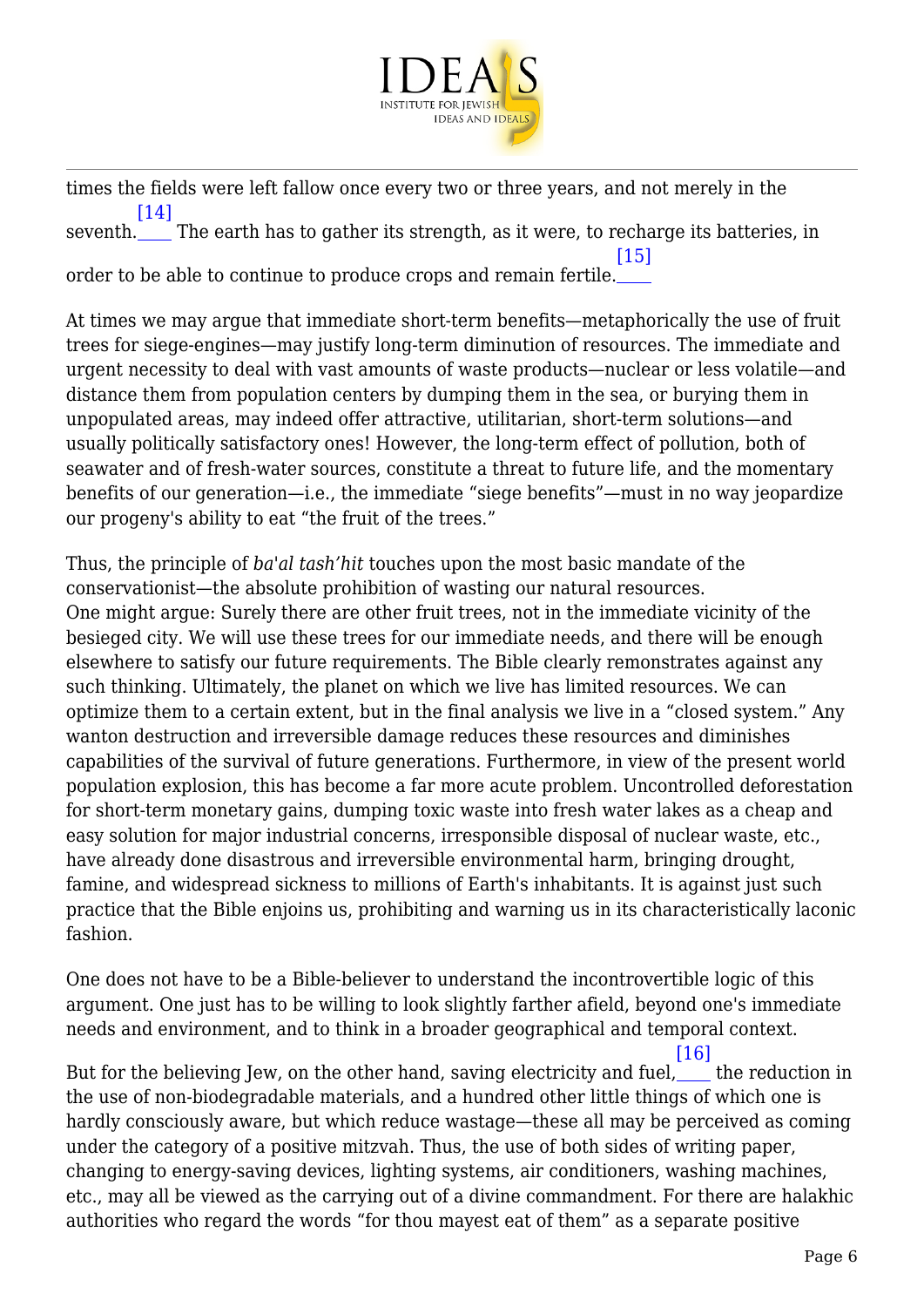

commandment, i.e., eating in such a way as to enable the fruits to be eaten also in the [\[17\]](#page--1-0)

future. Indeed, one who does not take account of such matters, and even thoughtlessly indulges in wanton wastefulness, according to some rabbinic opinions transgresses three [\[18\]](#page--1-0)

biblical prohibitions!

How much do we waste in our bar/bat-mitzvah and wedding celebrations, or in our weekly communal kiddushes? Whether it be the food, or the disposable dishes, the sumptuous invitations, and the overabundance of flowers—all of these could well be seen as coming under the possible category of *ba'al tash'hit* and should be weighed against communal norms and societal conventions.

The world in which we live can no longer be perceived as a place in which communities are disparate and unrelated because of their separate locations. Everything is inextricably interconnected, and what happens in one location can and does affect people who live in other parts of the globe. *Sadna de-arah had hu*, said the rabbis (B. *Kiddushin* 27b), "The land is one single block," and never was this more evident and relevant than in our own "globalized" world. It is, therefore, our religious, as well as our humanistic duty to develop a greater sensitivity to conserving and preserving resources, and to see this as a central mitzvah that regulates all manner of our activities.

We all are acquainted with the famous story of Honi haMa'agel, who saw an old man planting a carob tree, and asked him, "How long does it take until this tree will bear fruit?" "Seventy years," the old man replied. "But," he continued," as I came to the world and found carob trees that were planted by my grandparents, so too I am planting trees for my grandchildren" (B*. Taanit* 23a).

So we too dare not act merely for our immediate material benefits. We must think ahead precisely because there is a mandate of *horashah*, of bequeathing: A person must transmit what he has received to coming generations. Because it is not yours, you have no right to decline to pass it on to the next generations. And wasteful destruction of resources in tantamount to denying their continuing benefits to future generations. It is, therefore, incumbent upon our religious leaders most forcefully to convey this message

to their constituent communities, so that all can participate in the primordial mitzvah of [\[19\]](#page--1-0)

*leShomrah*, and avoid the dire transgression(s) of *ba'al tash'hit*. So *baal tash'hit* is not only a socio-ecological commandment to protect us from the harm we do ourselves, but also a deeply religious mandate, underscoring our status of stewardship on a planet we do not possess and resources which ultimately we do not control.

On the other hand, it is clear that not all acts that might appear to be destructive, come under the category of *baal tash'hit*. Obviously, we are allowed to pull out weeds or to prune trees because such forms of "destruction" are for useful positive purposes. Thus, for example, when one is unable to access earth for the purposes of fulfilling the mitzvah of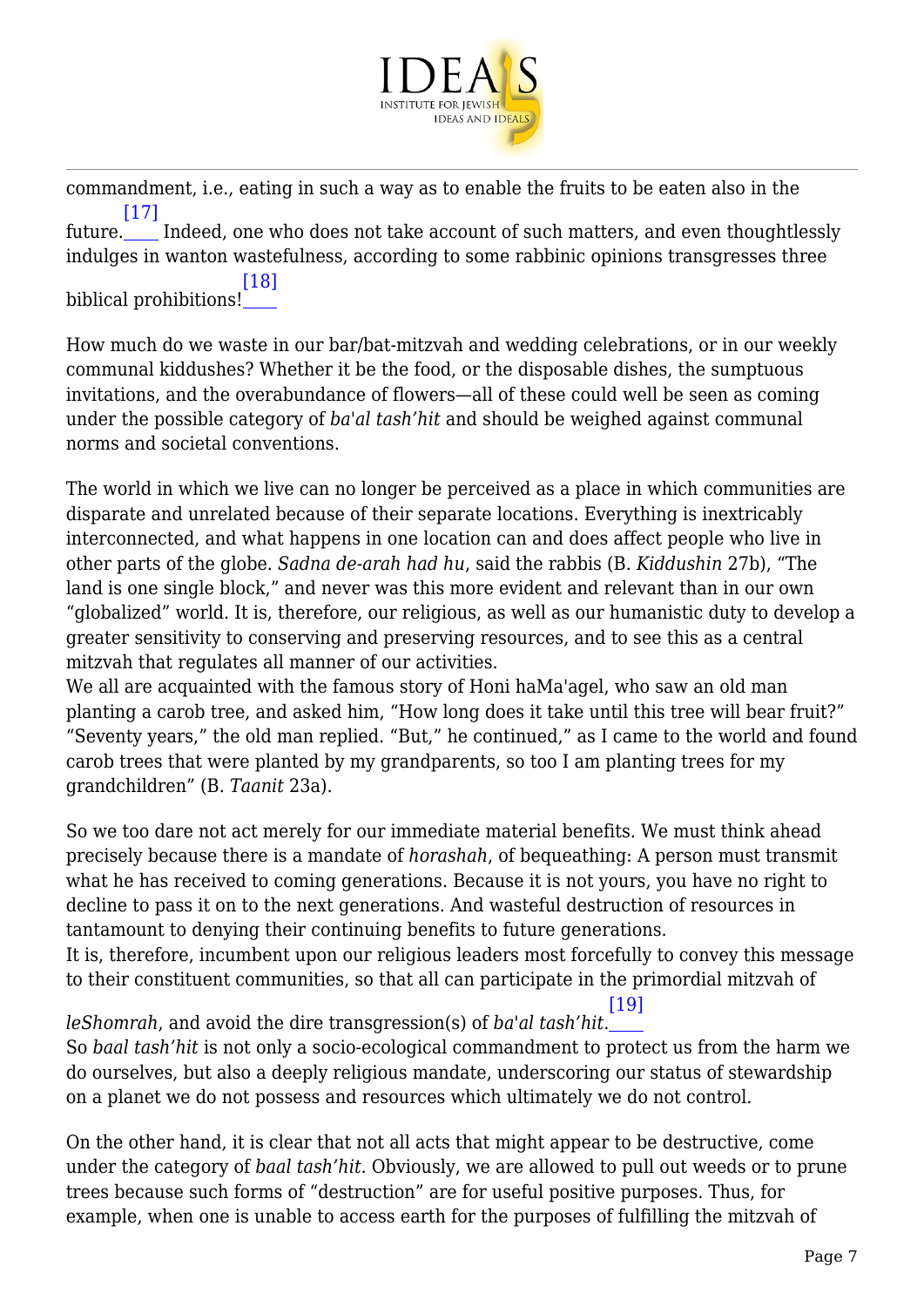

[\[20\]](#page--1-0)

k*isuy haDam—*covering the blood of an undomesticated animal or bird after slaughter,\_\_\_\_ a garment may be burned to provide ashes for this purpose, even though burning a garment would ordinarily be forbidden, coming under the rubric of *baal tash'hit*.\_\_\_\_ And on this [\[21\]](#page--1-0) basis, namely that *baal tash'hit*, by its very definition, does not include "constructive destruction," R. Shimon Greenfeld (1881–1930), in his *Teshuvot Maharshag* vol. 2, 1944, no. 243, s.v. *veHinei lo*, argues that the injunction against *hashhatat zera* (masturbation), a [\[22\]](#page--1-0) sin of biblical severity, if it be performed as a preventive measure, in order to *avoid* [\[23\]](#page--1-0) *transgression*, as, for example, on the part of a homosexual to avoid homosexual activity,

then his "spilling of seed" is not "in vain," and "he has not really committed a sin." [\[24\]](#page--1-0)

Already the great Kabbalist, R. Mosheh Cordovero (1522–1570) in his *Tomer haDevorah* (1589) chapter 3, wrote:

And wisdom will give life to all, as it is written, "and the wisdom will give life to its owners" (Eccles*.* 7:12), so will it teach life to all the world and cause them to have life in this world and the next and give them life…

And his mercies are spread over all creatures, so that they be not dishonored nor destroyed, since the supreme wisdom is spread over all creatures, inanimate, growing, live and articulate, and it is for this reason we have been warned against spoiling food, for on this [too], just as the supreme wisdom does not dishonor (or spoil) any existing object, and all is created from there, as it is written "and all You created is wisdom" (Psalm 104:24), so too should man's mercy be upon all His creatures, may He be blessed… . And accordingly, one should not dishonor anything at all, for all [have their roots] in wisdom, and one should not uproot any plant other than when needed, and not kill any living thing except when required…, [and one may do so] only to elevate them from the status of living creatures to articulate ones [i.e., to humankind] For under such circumstances one may pluck the vegetable and slaughter living [animals] to harm them into order to give them merit.

This, of course, is formulated in mystical terms. But the gist of the statement in halakhic terms is that "constructive destruction" is permissible, and does not come under the category of *baal tash'hit*.

Some might then argue that industrial pollution, to take a random example, is by no means wanton destruction, since it is normally part of the process of positive industrialization, one which certainly yields immediate or short-term beneficial results to society. Nonetheless, I would argue, on the basis of our earlier analysis, that it most surely comes under the category of *baal tash'hit*, since its harmful effect to the atmosphere is patently evident, and this negativity certainly outweighs any short-term merit it may profess to have.

This leads us on to yet another area in which I believe contemporary rabbis must develop a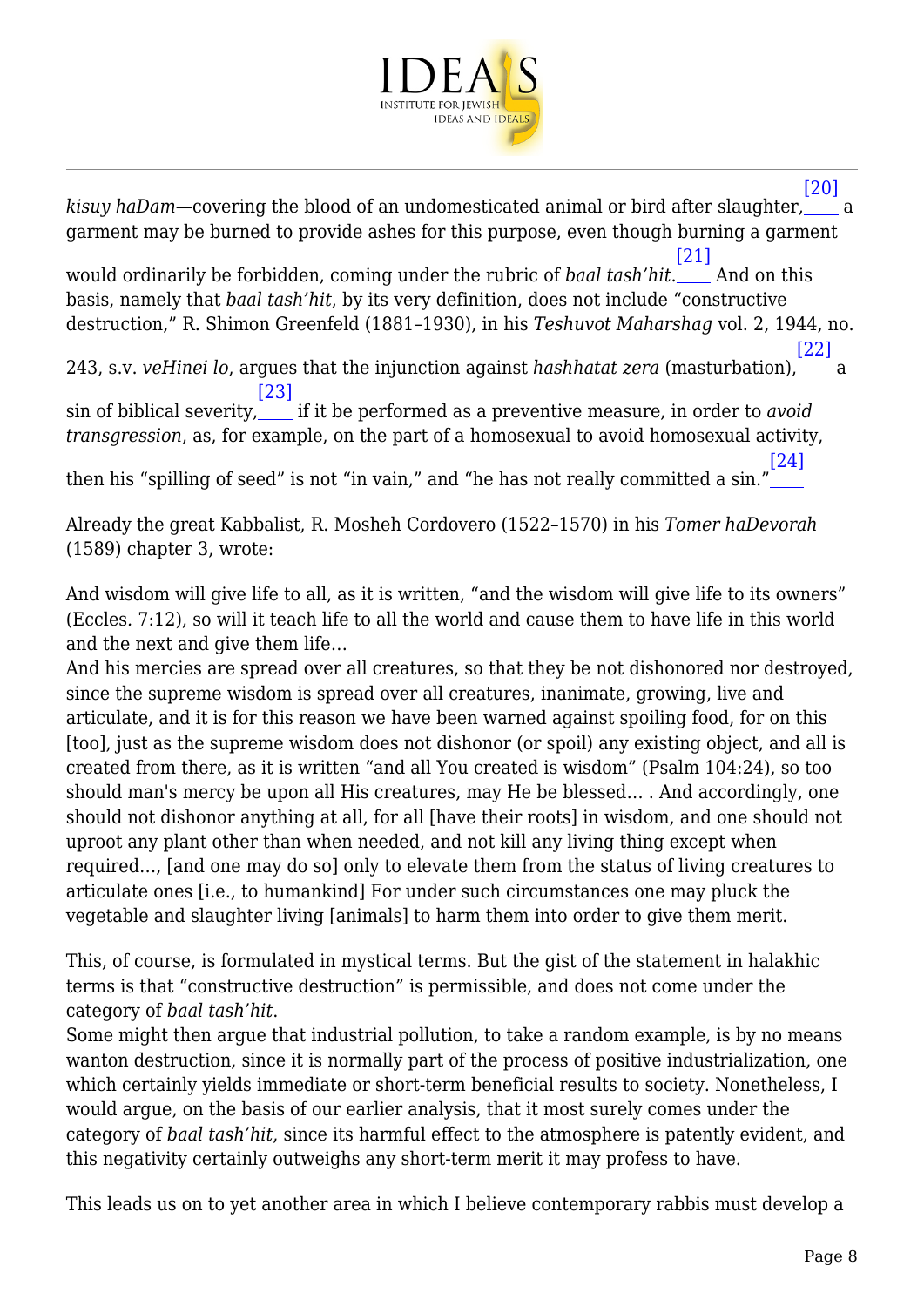

degree of competence, in order to be able to advise their constituents and influence them actively to involve themselves in social ethical investment. For irresponsible investment, such as investing in harmful products, for example those that contaminate our planet or impoverish sectors of the population, and even impair their health, is to be firmly and vociferously opposed.

Now there are those who say "Money doesn't smell," or as the English proverb has it, "Money is welcome though it come in a dirty clout." What they mean by this is that the source of one's wealth, and the means by which one accrued it, is largely irrelevant. One does with one's possessions whatever one wishes, good deeds or otherwise, without regard [\[25\]](#page--1-0)

to their source.

But this certainly is not the view expressed in the Bible. In Deuteronomy 23:19 we read,

Thou shalt not bring the hire of a whore, or the price of a dog, into the house of the Lord thy God for any vow: for even both these are an abomination unto the Lord thy God.

In other words, money gained by prostitution or other unsavory practices may not be brought to the Temple to fulfill the obligation of a vow. Or to formulate this in more modern terms: "tainted money" has no place in the house of God, even if the intent is to use it for an honorable cause.

However, it is not only inappropriate for "tainted money" to be presented to the house of God (cf. Malachi 1:7–8), but indeed, any God-fearing person should distance himself from such "spoiled goods." It is for this reason that usury is forbidden by biblical and rabbinic law (Exod. 22:24, Lev. 25:36, Deut. 23:30, etc.), as it is also in Islamic law, although legal fictions were later developed to accommodate these laws to modern society and its economic infrastructure. Indeed, the Hebrew word for usury is *neshekh*, from the root *nashakh,* "to bite," for usury bites into one's possessions as a beast bites into the flesh. And just as one may not extract usury, so too we read in Exodus 22:26–27,

If thou at all take thy neighbor's raiment to pledge, thou shalt deliver it unto him by the time that the sun goes down. For it is his raiment for his skin: Wherein shall he sleep? And it shall come to pass when he crieth unto me, that I will hear, for I am gracious.

And just as He is gracious, so too are we enjoined to be gracious (see B*. Shabbat* 133b; Y*. Pe'ah*, chapter I *ad init.).*

And to much the same end, the Sabbatical year annuls all debts, as we read in Deuteronomy 15:1–2:

At the end of every seven years thou shalt make a release [of debts]. And this is the manner of the release: Every creditor that lendeth unto his neighbor shalt release it; he shalt not extract it of his neighbor, or of his brother, because it is called the Lord's release.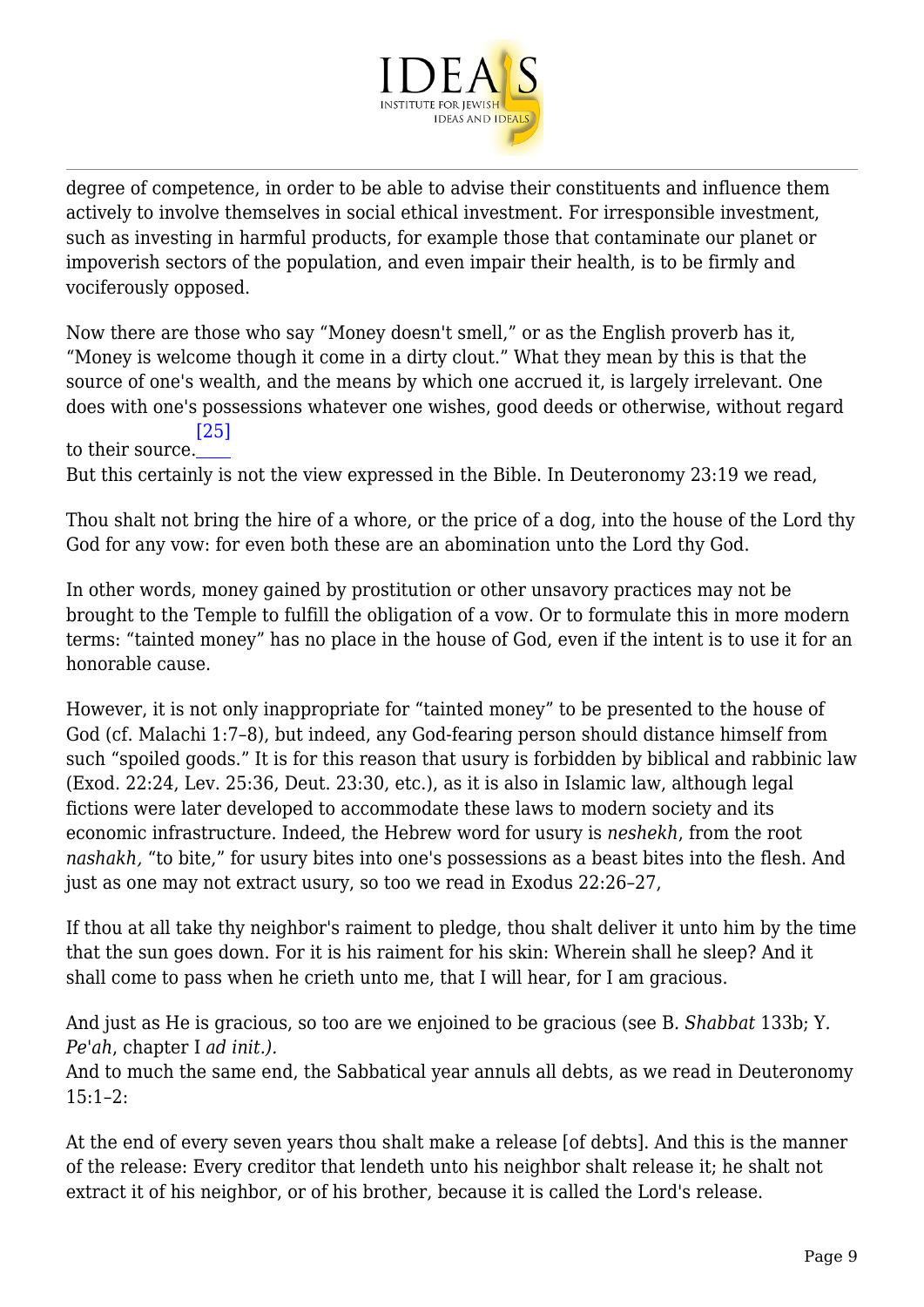

And coming back to the subject of the "Sabbatical year" the rabbis devoted a whole chapter of the talmudic tractate *Shevi'it* to this issue.

For we have no absolute ownership over that which we possess (or think we possess). Our land, our property, our wealth is God's gift to us, and we are no more than guardians over it, enjoined to watch over it and preserve it for future generations. He bids us give tithes and other forms of charity from our earnings (e.g., *Lev*. 19:9–10, *ibid*. 23:22, Num*.* 18:21–24, 14:22–27, 28–29, 23:19–22), and preserve the sanctity—i.e., moral integrity—of our possessions. The sanctity of our possessions, and indeed the sanctity of the land we live on, is preserved by our judicious and ethical use thereof, and that which is "tainted" carries with it a stigma that bids us distance ourselves from it. As the rabbis have said (*Derekh Eretz Zuta* 2:8), "Distance yourself from that which leads to sin, and all that is like it;" or again (*ibid*. 1:12): "Distance yourself from the unsightly and all that is like it." We have a further obligation to do all within our power to discourage the continuation of such unseemly activities.

Wealth poses numerous problems and challenges, as Meir Tamari, onetime chief economist to the office of the Bank of Israel, in his seminal work *With All Your Possessions: Jewish Ethics and Economic Life*, (New York/London, 1987, p. 25), wrote,

Ever since the dawn of history, material possessions and wealth have been seen as posing basic ethical and spiritual problems. All religions, therefore, have had to offer some perspective regarding the scope and legitimacy of economic activity. Judaism is no exception in this respect, though it differs radically from all other religions in the answers it provides to the relevant questions.

Two distinct sets of problems within the general issue of material wealth would seem to require a religious perspective: the proper allocation of time between work and spiritual activity (such as prayer, religious study, or the fulfillment of religious obligations), and the challenges to ethics and morality. Inequalities in wealth have given rise to injustice, theft, and often bloodshed, and the accumulation of wealth often looks as though it is linked to human lust. All of these behaviors are inconsistent with the ethical and moral teachings of almost all religions. In Judaism's approach to these and allied issues, we will be able to discover the foundations for a specific ethical framework with respect to economic activity, on the part of both the individual and society.

And indeed, in his 340-page book he attempts to paint a portrait of the vision of Jewish

#### ethical economics. [\[26\]](#page--1-0)

From a broader viewpoint, at a global level, we may note that "the capitalist free market, perhaps the greatest innovation of the modern economic system, one that has triumphed over its socialist and totalitarian foes, permits the individual to exert a good deal of control over his own private world. But capitalism is ill-equipped to redress injustice and inequity;

in fact inequity is front-loaded into the system." [\[27\]](#page--1-0)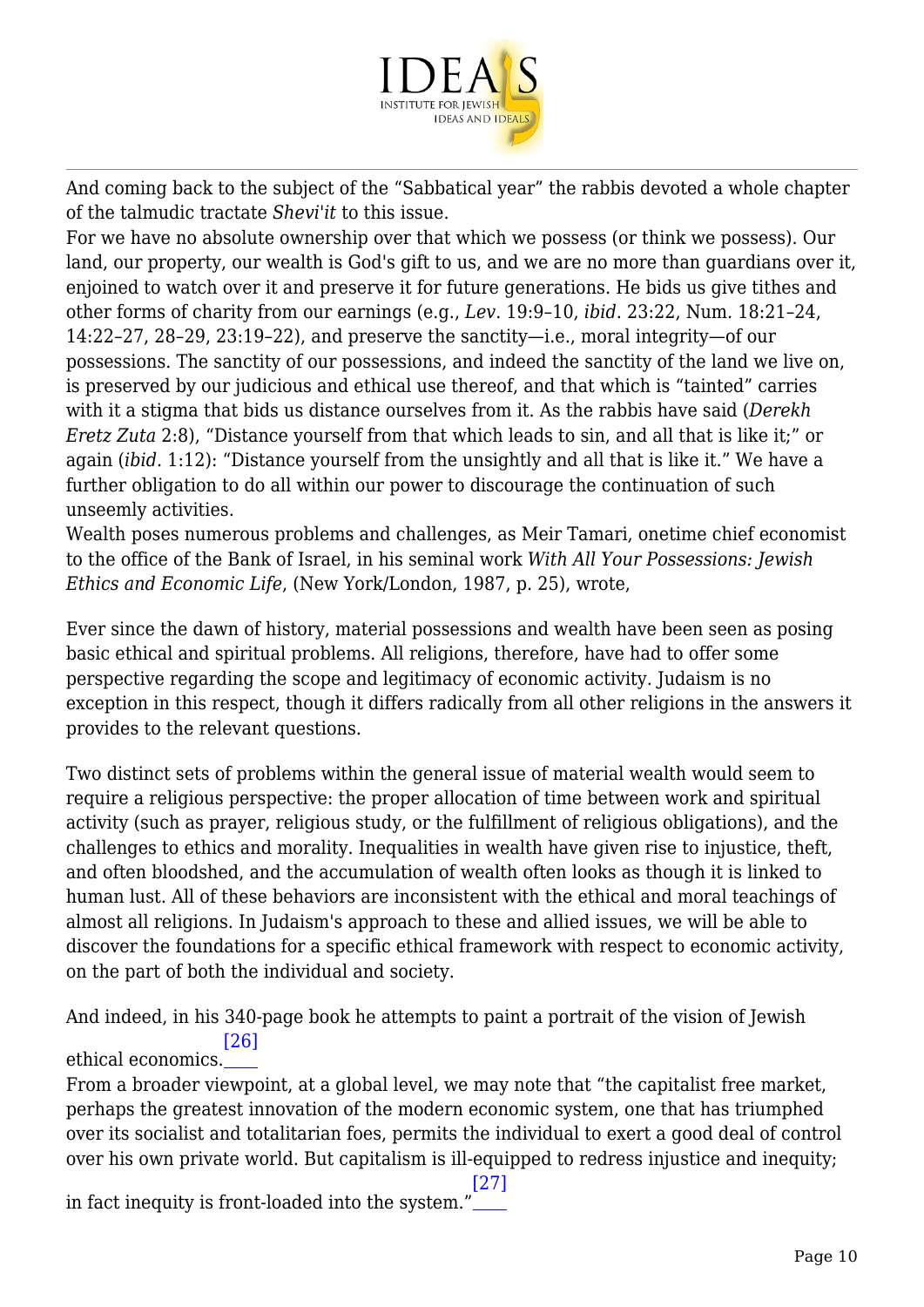

As Rabbi Jonathan Sacks, the former Chief Rabbi of the United Kingdom, in his *The Dignity of Difference: How to Avoid the Clash of Civilizations*, (New York, 2002, p. ii), so eloquently stated:

The liberal democracies of the West are ill-equipped to deal with such problems. That is not because they are heartless—they are not; they care—but because they have adopted mechanisms that marginalize moral conditions. Western politics have become more procedural and managerial. Not completely: Britain still has a National Health Service, and most Western countries have some form of welfare provision. But increasingly, governments are reluctant to enact a vision of the common good because—so libertarian thinkers argue—there is little substance we can give to the idea of the good we share. We differ too greatly. The best that can be done is to deliver the maximum possible freedom to individuals to make their own choices, and the means best suited to this is the unfettered market where we can buy whatever lifestyle suits us, this year, this month. Beyond the freedom to do what we like and can afford, contemporary politics and economics have little to say about the human condition.

And he continues (*ibid*. p. 32):

Not only has the dominance of the market had a corrosive effect on the social landscape [and, we may add, the physical ecological landscape, too—D.S.], it has also eroded our moral vocabulary, arguably the most important resource in thinking about the future. In one of the most influential books of recent times, *After Virtue*, Alasdair MacIntyre argued that "We possess indeed simulacra of morality, we continue to use many of the key expressions. But we have—very largely, if not entirely—lost our comprehension, both theoretical and practical, of morality." The very concept of ethics (Bernard Williams called it "that peculiar institution") has become incoherent. Increasingly, we have moved to talking about efficiency (how to get what you want) and therapy (how not to feel bad about what you want). What is common to both is that they have more to do with the mentality of marketing (the stimulation and satisfaction of desire) than that of morality (what ought we desire).

And in what may seem to be an obvious statement, but I believe is a very significant formulation, he remarks (*ibid*. p. 42),

Religion and politics are different enterprises. They arose in response to different needs: in the one case to bind people together in their commonality, in the other to mediate peaceably between their differences.

Economic considerations play a key role in the political process. However, the single greatest risk of the twenty-first century (to paraphrase a Sacksian statement) is that economics become religionized. Religion should guide economics and not the reverse. Hence, ethics and morality should form the foundations of economic policy, whether at governmental or at non-governmental levels.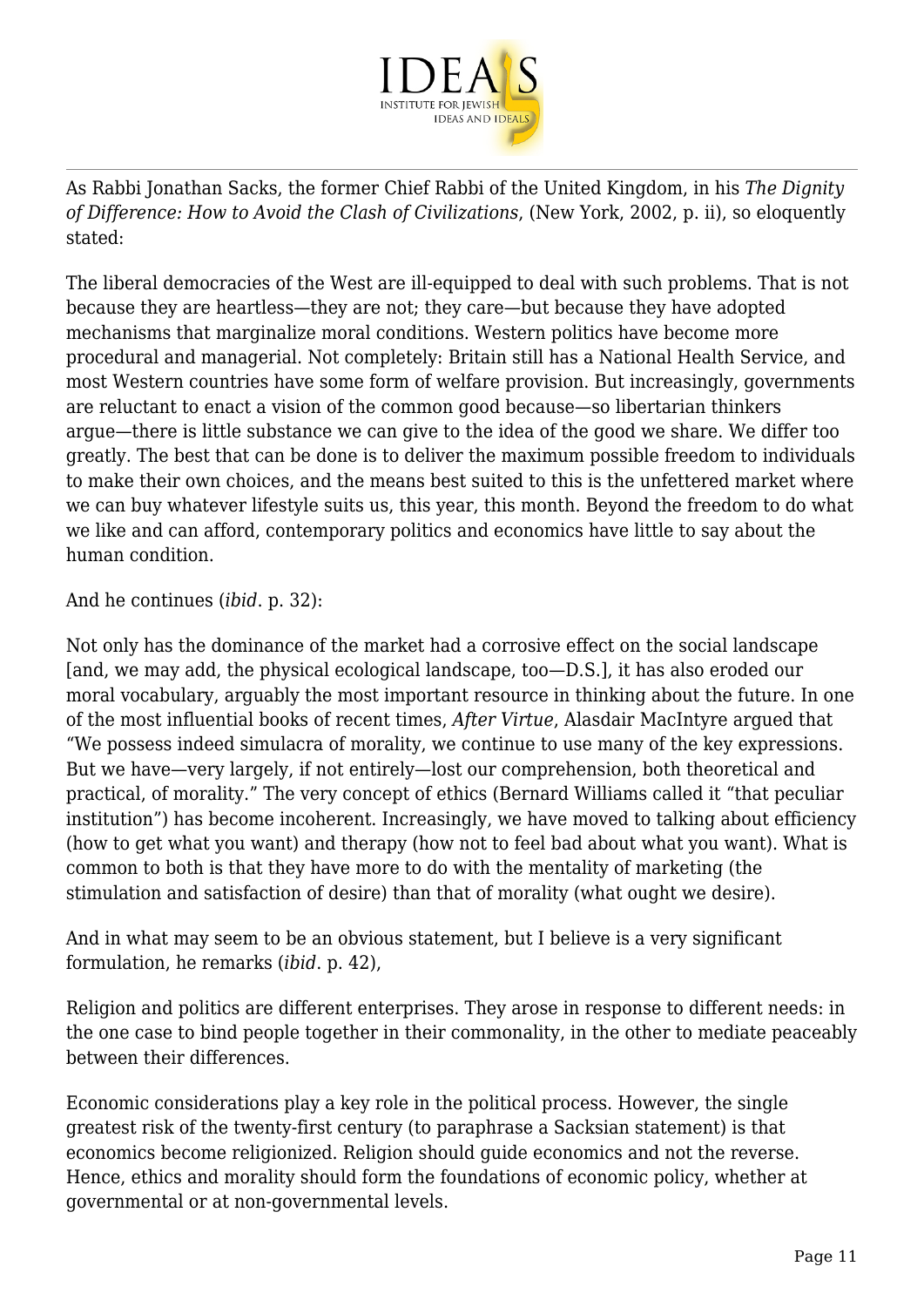

I therefore believe that it should be our aim, and indeed the universal aim of all faith groups, actively to encourage the socially responsible deployment of our assets and engage in a concerted effort to combat the use of unethical and harmful means to accumulate wealth. And this, of course, includes the use of industrial "short-cuts" with their immediate and very attractively financial returns, but also with their often devastating ecological effects.

What does all of the above mean from a practical Jewish perspective? Maimonides listed eight levels of charity, the highest being to give or loan or go into partnership or give work opportunities to the indigent in such a manner that he will be able to support himself and no longer be in need of charity. According to this criterion, microfinancing, as an example, in poor emerging countries, thus enabling the local population to move toward selfdependency, to improve their economic conditions as well their physical environment, must rank high on our scale of ethical activism. And all such ecological projects, be they in water purification, agriculture, forestry, etc., which will positively benefit local populations are also a clear religious mandate. Judaism sees every individual, irrespective of race or creed, as fashioned in the image of God, and hence, deserving of dignity and respect. Thus, the qualitative status of the individual, his freedom, his physical and economic well-being, and his legally recognized rights must be the concern of us all. The Jewish concept of *tikkun olam* must therefore address itself both to the amelioration of our environment, as well as to the bodily and socio-economic needs of the individual and, of course, to human rights. Within this broad spectrum of responsibility we should seek to dedicate our energies and our resources, and thus be ensured that we will be fulfilling the will of God.

 $[1]$ 

Bits and pieces of this essay have been previously published in a variety of places. Here I have tried to create a sort of mosaic, which gives a broad composite picture of the subject I seek to address.

[\[2\]](#page--1-0) Ed. Finkelstein, New York, p. 239.

[\[3\]](#page--1-0)

On the relationship to trees in other cultures, see the very strange esoteric book called *Cultus Arborum: A Descriptive Account of Phallic Tree Worship*, anonymous author but by Hargrave Jennings, (the British freemason 1817–1890) privately printed 1890, which, however, contains much interesting information. Thus, on pp. 8-9 we read concerning India:

In a country like India, anything that offers a cool shelter from the burning rays of the sun is regarded with a feeling of grateful respect. The wide-spreading Banyan tree is planted and nursed with care, only because it offers a shelter to many a weary traveler. Extreme usefulness of the thing is the only motive perceivable in the careful rearing of other trees. They are protected by religious injunctions, and the planting of them is encouraged by promises of eternal bliss in the future world. The injunction against injuring a banyan or fig tree is so strict, that in the Ramayana even Rávana, an unbeliever, is made to say 'I have not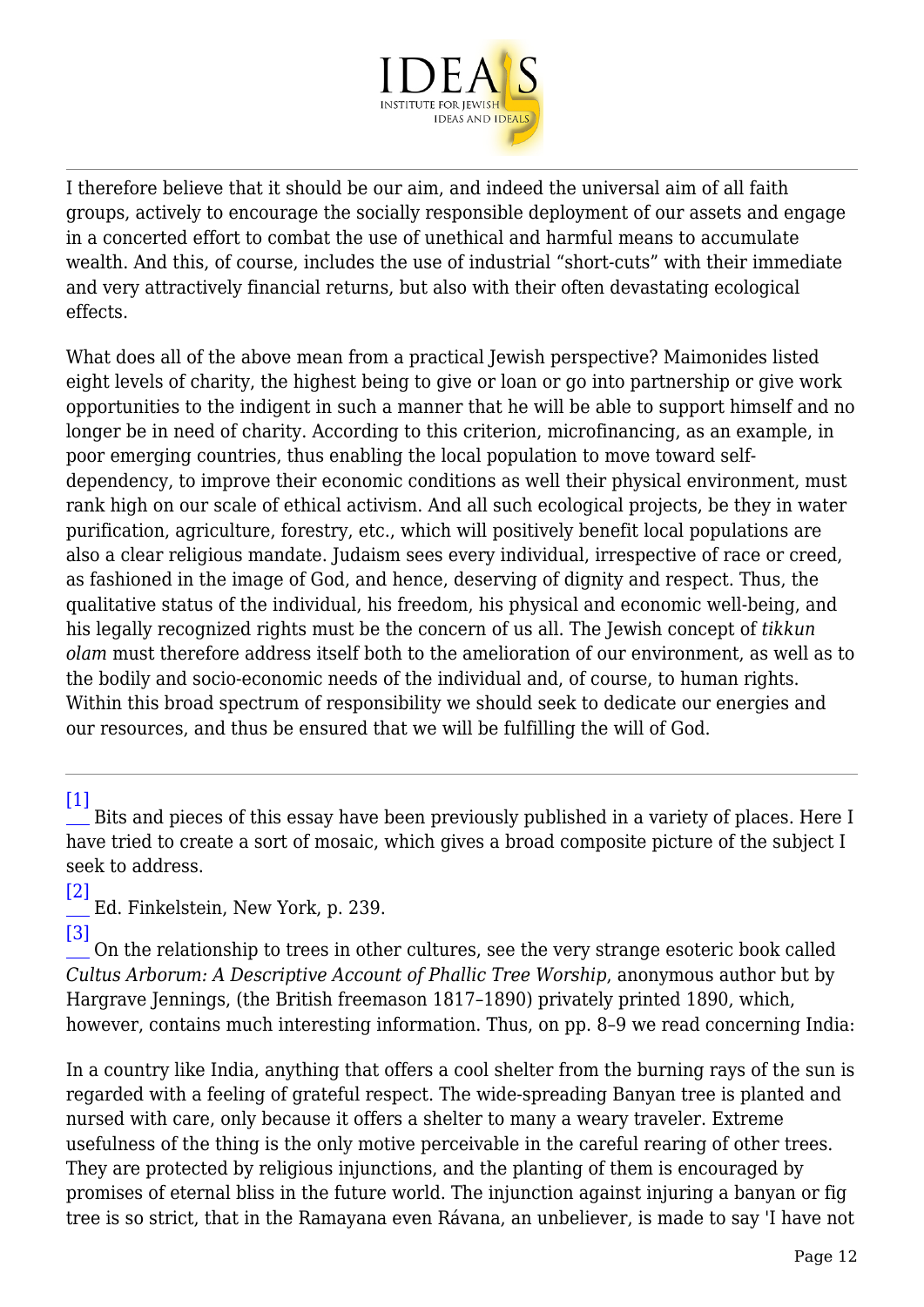

cut down any fig tree, in the month of Vaisakha, why then does the calamity (alluding to the several defeats his army sustained in the war with Rámachandra and to the loss of his sons and brothers) befall me?

… As early as the Rāmāyana, the planting of a group of trees was held meritorious. The celebrated Panchavati garden where Sitá was imprisoned, has been reproduced by many a religious Hindu, and should any of them not have sufficient space to cultivate the five trees, the custom is to plant them in a small pot where they are dwarfed into small shrubs. Such substitutes and make-shifts are not at all uncommon in the ecclesiastical history of India. In Buddhist India, millions of miniature stone and clay temples, some of them not higher than two inches, were often dedicated when more substantial structures were not possible. The Panchavati consists of the asvatha planted on the east side, the vilva of AEgle marmelos on the north, the banian on the west, the *Emblica officinalis* on the south, and the asoka on the south-east.

Of course, this is to be seen in the context of Indian belief in the deities residing in trees. See, for example, the following mantra cited in Jitendra Noth Banerjeo, *The Development of Hindu Iconography*, Calcutta 1956, p. 206:

Oh, thou tree, salutation to thee, thou art selected for (being fashioned into) the icon of this particular deity; please accept this offering according to rules. May all the spirits which reside in this tree transfer their habitation elsewhere after accepting the offerings made according to rules; may they pardon me today (for disturbing them); salutation to them.

But here we have rather strayed from our main theme, into an area which require its own examination.

[\[4\]](#page--1-0) Sifre, ed. Finkelstein, editor's note to line 2.

[\[5\]](#page--1-0)

Cf. *B. Bava Kama* 91b. And see R. Hayyim Josef David Azulai [=Hidah], *Hayyim Shaal*, vol.1, Livorno, 1892, no. 22.

[\[6\]](#page--1-0) Cf. *B. Shabbat* 129a. And cf. Maimonides, *Sefer haMitzvot*, negative commandment no. 57.

[\[7\]](#page--1-0)

See the editor's note 4 ad loc., referring to *Ba'al Halakhot Gedolot*, negative commandments, nos. 218, 219. See further Ramban's additions to Maimonides's *Sefer haMitzvot,* positive commandment no. 6, who also regards *lo tikhrot* as a separate injunction, and "for thou mayest eat of them" —*ki mimenu tokhel*—as a positive commandment, differing on this point from Maimonides's *ibid*., negative commandment no. 57.

[\[8\]](#page--1-0) See R. Moshe of Coucy's *Semag* (=*Sefer Mitzvot Gadol*), negative commandment 229, who brings these and additional sources to this effect. See also B*. Shabbat* 67b, and *Bava Kama* 91b for examples of *ba'al tash'hit.*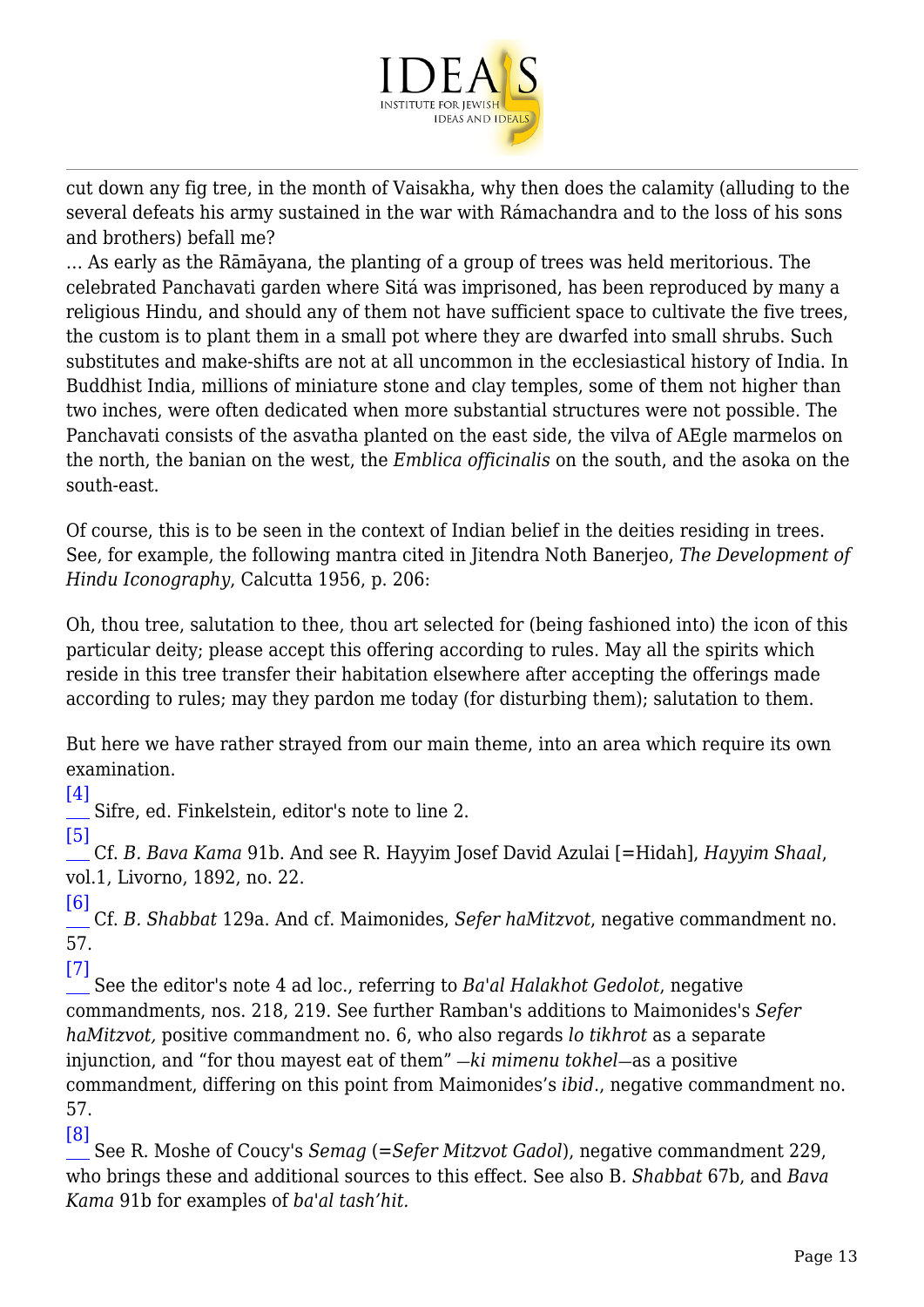

[\[9\]](#page--1-0)

See my discussion on "Jewish Environmental Ethics" in The *Edah Journal* 2:1, 2002, pp.  $1 - 5$ .

[\[10\]](#page--1-0)

See my note in *Tarbiz* 33, 1967, pp. 99–101, on the different classes of bread in talmudic times.

[\[11\]](#page--1-0)

See *Shevut Yaakov* of R. Yaakov Reisha, vol. 3, no. 71, that even for personal monetary or medical benefits the principle of *ba'al tash'hit* applies. On the trade and consumption of wine and beer in Amoraic Babylonia, see the extensive discussions of M. Beer, in his *The Babyloniian Amoraim: Aspects of Economic Life*, Ramat Gan 1974, [Hebrew] index s.v. *yayin, shekhar*, especially pp. 159–180, 318–324.

[\[12\]](#page--1-0)

See Rabbenu Bahya's commentary to *Exodus* 12:4, ed. Chavel, Jerusalem 1967, pp. 89–90; *Torat Kohanim, Metzorah* 5; *Rosh haShanah* 3.4 and *Bavli* ad loc.; B*. Menhahot* 76b; B*. Yoma* 39a, M. *Negaim* 12.5. For a full survey of this concept, see *Encyclopedia Talmudit* II, Jerusalem 1965, 240–245.

[\[13\]](#page--1-0)

This subject has been extensively discussed by Bezalel Landau, in *Niv ha-Midreshiah* 1971, pp. 213–226. See further S.W. Baron, *The Jewish Community: Its History and Structure to the American Revolution*, Philadelphia 1942, vol.1, p. 320, vol.2, pp. 301–307, 326, vol.3. , pp. 200–202; L. Finkelstein, *Jewish Self-Government in the Middle Ages*, New York 1964, pp.87, 262, 373 (clothing), 103, 143, 244, 374 (festivities).  $[14]$ 

See J. Feliks, *Agriculture in Palestine in the Period of the Mishna and Talmud*, Tel-Aviv 1963, pp. 30–37 [Hebrew]. For the effects of irresponsible overexploitation of the soil in talmudic times, see my *Roman Palestine 200*–*400: The Land*, Ramat-Gan 1978, pp. 45–69. [\[15\]](#page--1-0)

For a further discussion of this issue see my article in *The Edah Journal*, *ibid*. [\[16\]](#page--1-0)

See, for instance, the responsum of R. Yosef Hayyim, in his *Responsa Torah leShmah*, Jerusalem 1973, no. 76, who writes: "And I ruled for those whose custom it is to leave a candle with two wicks every weekday night to have some light in the house, and they leave the candlelight also while they sleep until the morning… that they should take out the wick while they sleep, and leave only one wick burning, since they do not need so much light while they are asleep and if they have two wicks [burning] together, it uses up [more] oil wastefully, and this constitutes *ba'al tash'hit*…".

See also Sefer *Kedosh Yisrael*, on Reb Yisrael of Vishnitz, by Natan Eli' Roth, Bnei Brak 1976, pp. 228–229, who describes the extent to which the Vishnitze Rebbe was sensitive to *ba'al tash'hit*. He relates (ibid. p.228) that he would light his cigarette from a lit candle, rather than use a match, because specially lighting a match would be wasteful and constitute a transgression of the command, *ba'al tash'hit*. For further discussion on *ba'al tash'hit* see most recently Daniel Farbstein, "*Be-gidrei Issur de-ba'al tash'hit*," *Moriah* 28, (325–326), 2006, pp.126–131.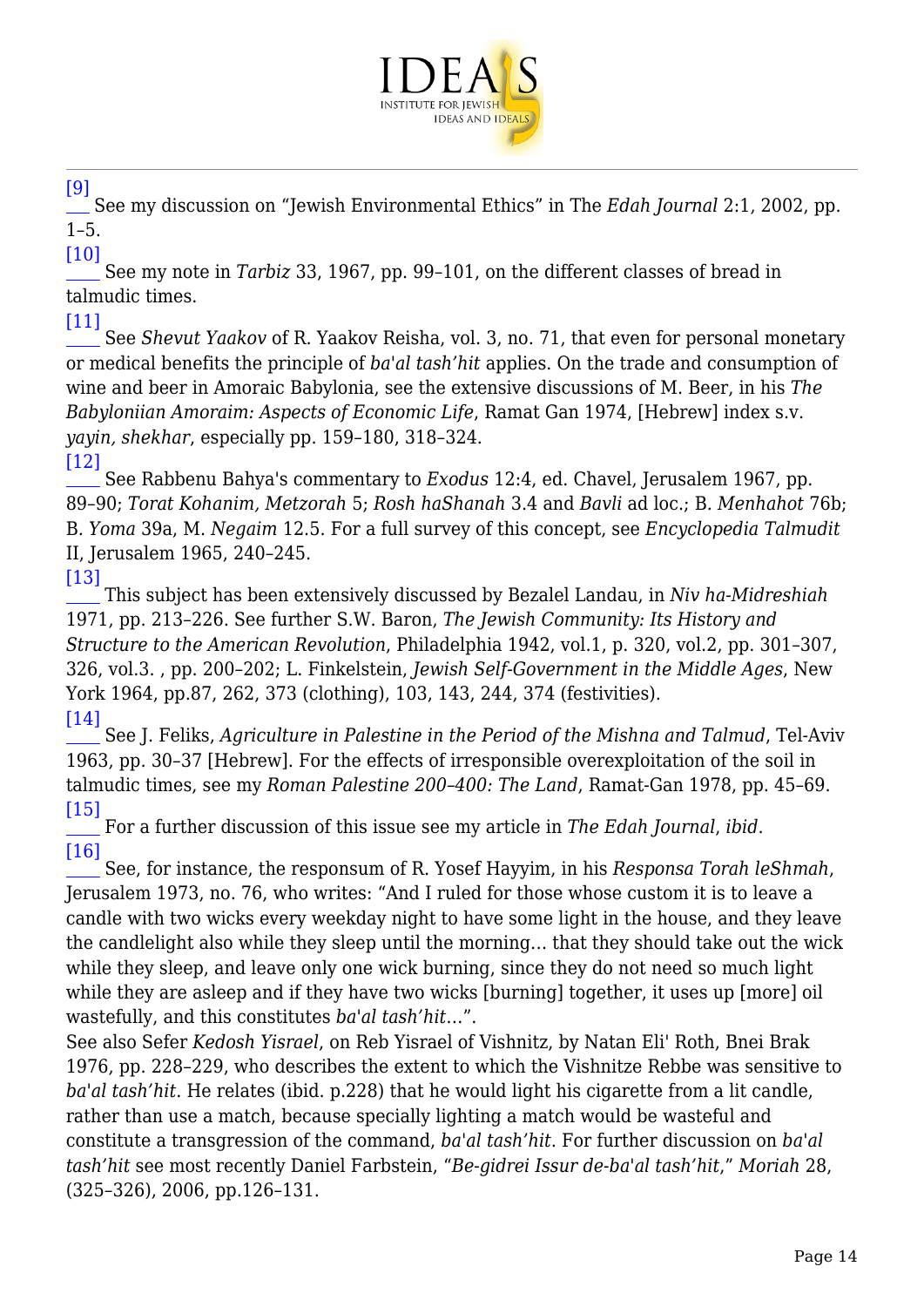

## [\[17\]](#page--1-0)

Rabbenu Hillel to *Sifre Deuteronomy ibid*.; *Minhat Hinukh* no. 629; *Encyclopedia Talmudit* 3, Jerusalem 1951, 335, note 8.

[\[18\]](#page--1-0) R. Hillel's reading in the *Sifre*, *ibid*.

[\[19\]](#page--1-0) For further bibliographic references to the issue of *ba'al tash'hit,* see N. Rackover, *A Bibliography of Jewish Law*, vol. 1, Jerusalem 1975, pp. 285–286 (nos. 7034–7044), vol. 2, Jerusalem 1990, pp. 278 (nos. 4660–4669), [Hebrew]. Additional discussions may be found in passing in *Be'er Moshe,* by R. Moshe Stern, Jerusalem 1984, vol. 3, no. 22, p. 26, on the extravagant spending in festive halls for banquets: "I was asked by a very learned scholar, [concerning the fact] that many times people make weddings… here in New York in large hotels… (But, much to our distress, what will they answer when they are called to order on the waste of money without any earthly benefit?)… And see further vol. 4, no.147, section 31, pp. 236–237:

Furthermore, I wish to alert people to a bitter phenomenon, that takes place here, namely, the waste of Jewish money in organizing weddings and other festivities. Lunacy has seized hold of almost every woman whose husband has an extra dollar in his purse, that for every such event she needs a new dress, and that it is shameful unbecoming to appear twice in the same garment. And in this way they impoverish their husbands with additional stupidities… which is a criminal act….Just the other day I was at a wedding that was full of flowers, and the experts said that the flowers cost thousands of dollars, may heavens be shocked! —on the next day all these flowers are thrown into the garbage…. It is the duty of the rabbis to gather together and to decide to announce a prohibition against the excessive use of flowers, and costly garments for a wedding…. And without doubt it is within the power of the rabbis to protest, and all will hearken [unto them], for many are awaiting this, and they will all listen to their decisions and prohibitions. Would that it were so.

[\[20\]](#page--1-0) Leviticus 17:13; Rambam, *Hilkhot Shemitah*, chapter 14; *Shulhan Arukh, Yoreh Deah* 28.

[\[21\]](#page--1-0)

B. *Hulin* 88b; R. Shneuer Zalman of Liady; *Shulhan Arukh haRav, Hilkhot Shemirat haGuf ve-haNefesh*, no.14.

[\[22\]](#page--1-0) As the waste of seed.

[\[23\]](#page--1-0)

See Exodus 20:13; B*. Niddah* 13b, etc. See *Entzyklopedia Talmudit*, vol. 11, Jerusalem 1965, 129–141, for a full analysis of all aspects of this issue.

[\[24\]](#page--1-0) See R. Chaim Rapaport, *Judaism and Homosexuality: An Authentic Orthodox View*, London Portland Oregon 2004, pp. 141–142 note 11.

[\[25\]](#page--1-0) First published in *For the Sake of Humanity: Essays in Honour of Clemen N. Nathan*, edd. Alan Stephen, Ralph Walders, Leiden Boston 2006, pp. 303–307. I have made some